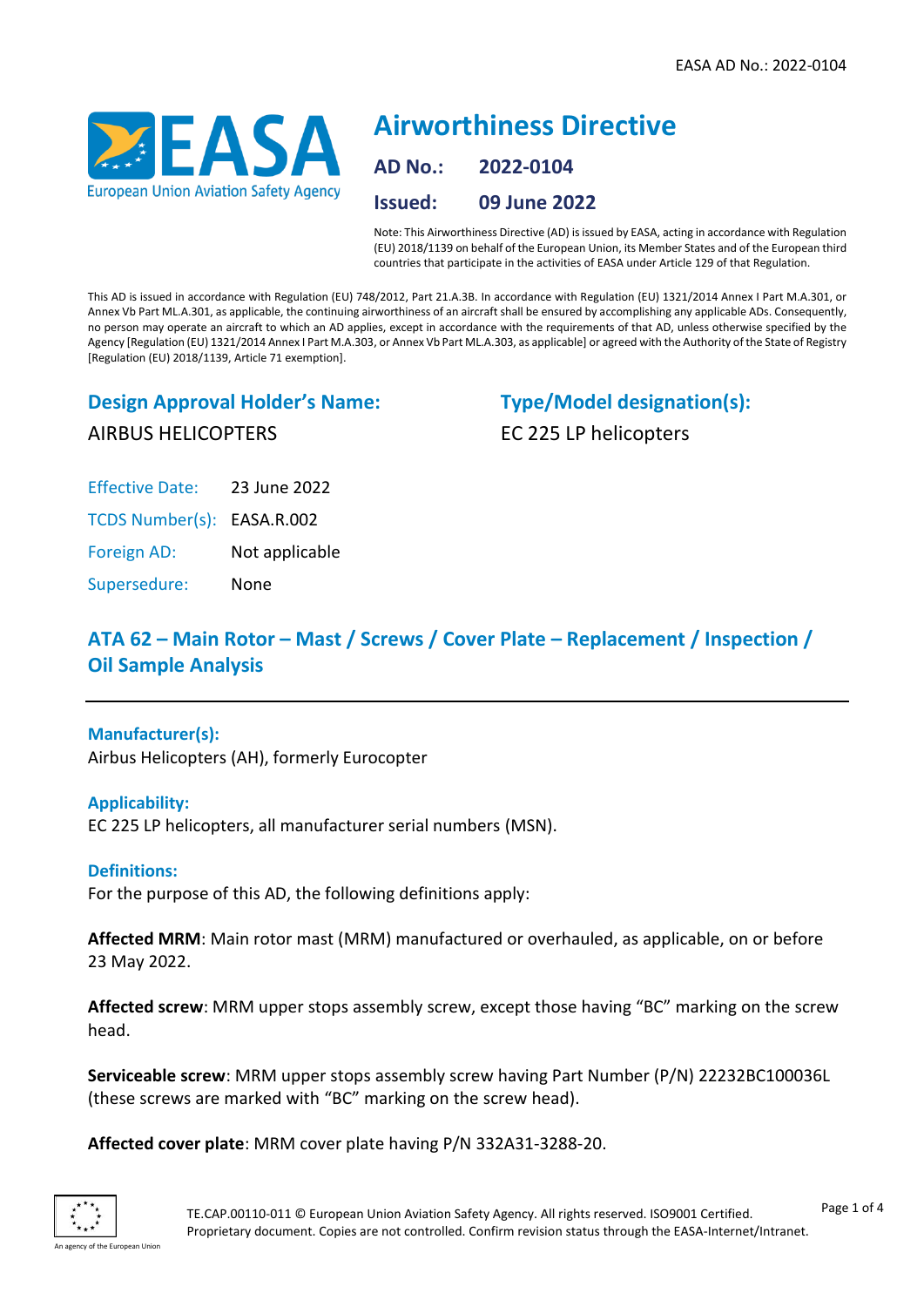**Serviceable cover plate**: Any MRM cover plate having P/N 332A31-3288-20 that is new (not previously installed).

**The ASB**: AH Alert Service Bulletin (ASB) EC225-62A016.

**Groups**: Group 1 helicopters are all MSN, except those that have an affected cover plate installed. Helicopters without an affected cover plate have a main rotor hub de-icing system installed (fully or partially).

Group 2 helicopters are those that have an affected MRM cover plate installed.

#### **Reason:**

An occurrence was reported of finding water in the oil of a main gearbox (MGB). Subsequent investigation identified that this event was caused by improper installation of the cover plate installed on top of the MRM. This allowed water to enter in the MRM and then inside the MGB, leading to development of severe corrosion. An additional report also indicated that screws with incorrect length were installed on the upper stops assembly of the MRM.

These conditions, if not detected and corrected, could lead to development of corrosion and degradation of the MGB and/or degradation of the upper stops assembly, possibly resulting in failure of a critical part and consequent loss of control of the helicopter.

To address these potential unsafe conditions, AH issued the ASB to provide instructions for inspection of the MRM upper stops assembly and cover plate; and for MGB oil sample analysis.

For the reasons described above, this AD requires inspection of the MRM, analysis of MGB oil sample and, depending on findings, accomplishment of applicable corrective action(s), including additional MGB inspection and replacement of the MGB, as necessary.

# **Required Action(s) and Compliance Time(s):**

Required as indicated, unless accomplished previously:

#### **Replacement**:

(1) For Group 1 and Group 2 helicopters: Within 55 flight hours (FH) or 30 days, whichever occurs first after the effective date of this AD, replace each affected screw with a serviceable screw in accordance with the instructions of the ASB.

#### **Inspection**:

(2) For Group 2 helicopters: Within 55 FH or 30 days, whichever occurs first after the effective date of this AD, inspect the affected cover plate in accordance with the instructions of the ASB.

#### **MGB Oil Sample Analysis**:

(3) For Group 2 helicopters: Within 110 FH or 3 months, whichever occurs first after the effective date of this AD, take and analyse an MGB oil sample in accordance with the instructions of the ASB. Thereafter, within 110 FH or 3 months after that initial oil sample, take and analyse another MGB oil sample in accordance with the instructions of the ASB. For helicopters where the last MGB drain or the last removal of the affected cover plate, as applicable, was

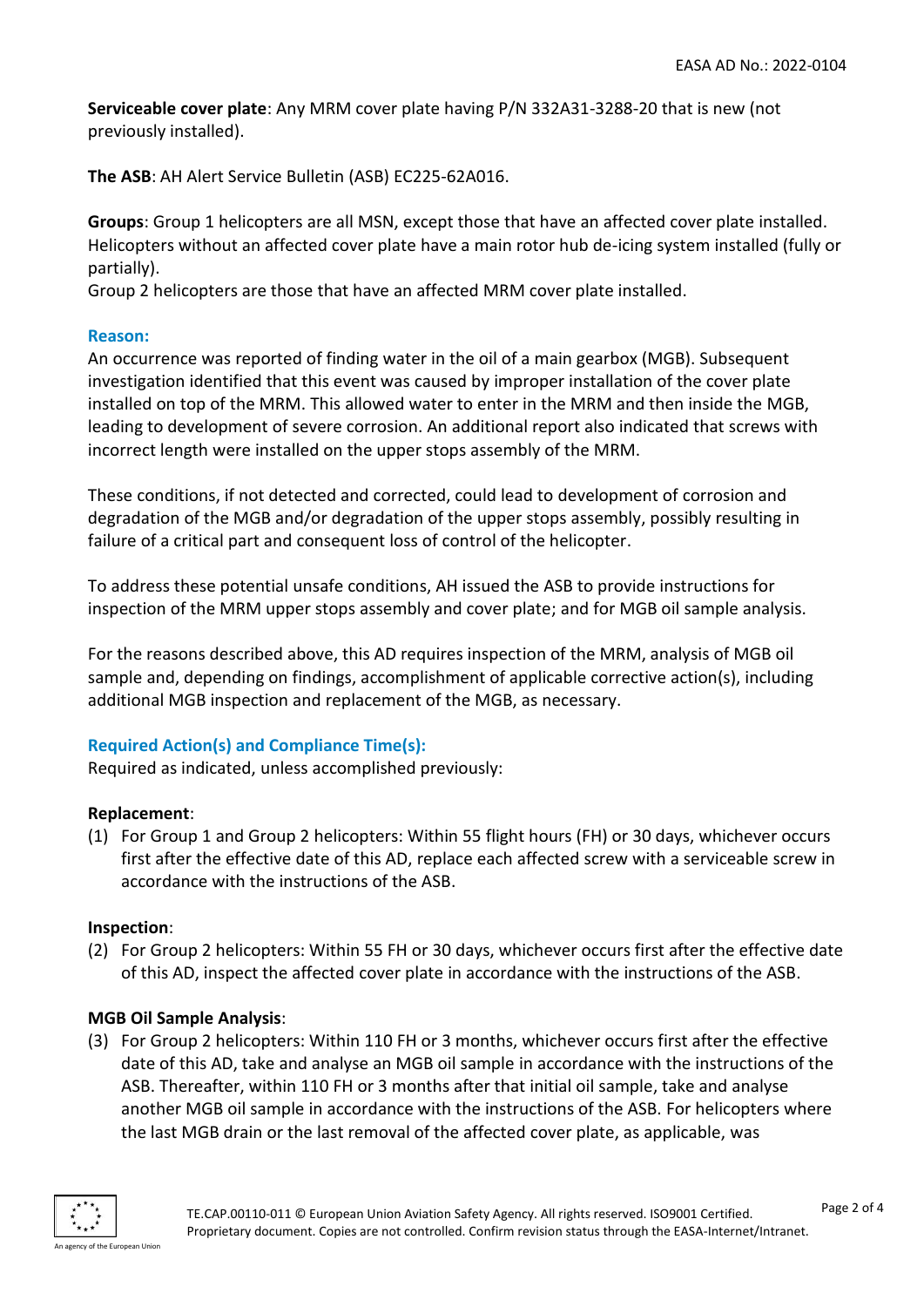accomplished more than 3 months before the effective date of this AD, the repeat oil sample action is not required.

# **Corrective Action(s)**:

- (4) If, during the inspection as required by paragraph (2) of this AD, the affected cover plate is found not to be flat on two angles as defined in the ASB, before next flight, accomplish the actions as required by paragraphs (4.1) and (4.2) of this AD in accordance with the instructions of the ASB.
	- (4.1) Replace the affected cover plate with a serviceable cover plate; and
	- (4.2) Contact AH with a request to accomplish a detailed inspection (DET). The DET shall be accomplished by an authorised AH staff before next flight.
- (5) If, during any MGB oil analysis as required by paragraph (3) of this AD, more than 1 000 ppm (parts per million) of water is detected, before next flight, contact AH with a request to accomplish a DET in accordance with the instructions of the ASB. The DET shall be accomplished by an authorised AH staff before next flight.
- (6) If, during the DET of an MGB, as required by paragraph (4.2) or (5) of this AD, as applicable, any discrepancy is detected, as identified by AH qualified staff, before next flight, replace the MGB with a serviceable MGB in accordance with approved maintenance instructions.

# **Alternative Method**:

(7) Replacement of an MGB on a helicopter, as specified in paragraph (6) of this AD, is an acceptable alternative method to comply with the MGB oil sample analyses as required by paragraph (3) of this AD for that helicopter.

# **Parts Installation**:

- (8) For Group 1 and Group 2 helicopters: From the effective date of this AD, do not install on any helicopter an affected screw, or an MRM with an affected screw installed.
- (9) For Group 1 and Group 2 helicopters: From the effective date of this AD, do not install an MRM cover plate on a helicopter, unless it is a serviceable cover plate (see Note 1 of this AD).

Note 1: Removal of an MRM cover plate from a helicopter and subsequent reinstallation of that part on the same helicopter, accomplished during a single maintenance visit, is not considered as 'install' as specified in paragraph (9) of this AD.

(10) For Group 1 and Group 2 helicopters: From the effective date of this AD, it is allowed to install on any helicopter an MRM, provided that it is not an affected MRM, as defined in this AD; or an affected MRM that, before installation, has passed an inspection (no defects found, or defects corrected) in accordance with the instructions of the ASB.

#### **Ref. Publications:**

AH ASB EC225-62A016 original issue dated 23 May 2022.